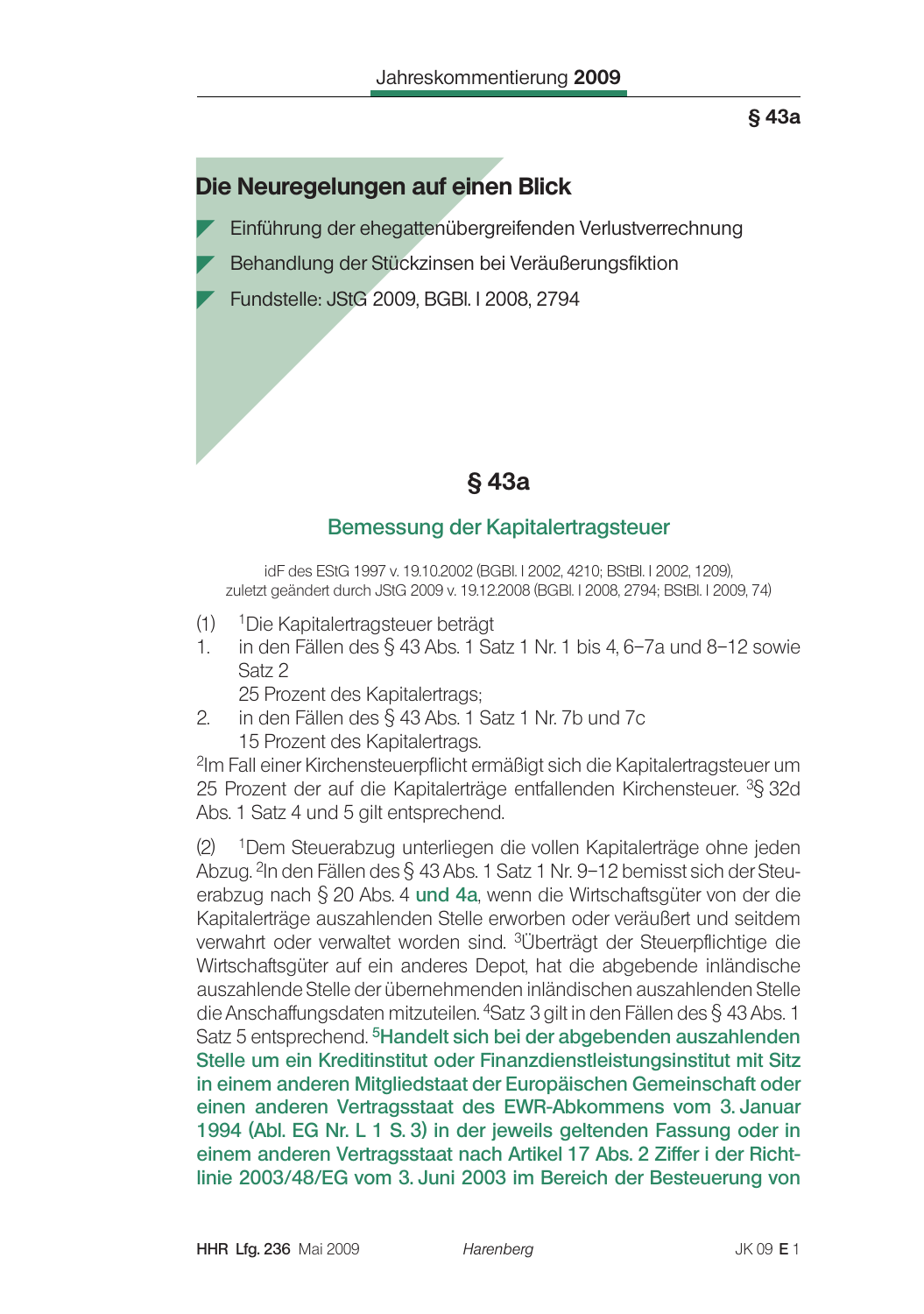Zinserträgen (ABI. EG L 157 S. 38), kann der Steuerpflichtige den Nachweis nur durch eine Bescheinigung des ausländischen Instituts führen: dies gilt entsprechend für eine in diesem Gebiet belegene Zweigstelle eines inländischen Kreditinstituts oder Finanzdienstleistungsinstitut. <sup>6</sup>In allen anderen Fällen ist der Nachweis der Anschaffungsdaten nicht zulässig. 7Sind die Anschaffungskosten nicht nachgewiesen, bemisst sich der Steuerabzug nach 30 Prozent der Einnahmen aus der Veräußerung oder Einlösung der Wirtschaftsgüter. <sup>8</sup>In den Fällen des § 43 Abs. 1 Satz 4 gilt der Börsenpreis zum Zeitpunkt der Übertragung zuzüglich Stückzinsen als Einnahmen aus der Veräußerung und die mit dem Depotübertrag verbundenen Kosten als Veräußerungskosten im Sinne des § 20 Abs. 4 Satz  $1.95$  19a Abs. 2 Satz 2 gilt entsprechend. <sup>10</sup>Liegt ein Börsenpreis nicht vor, bemisst sich die Steuer nach 30 Prozent der Anschaffungskosten. 11Die übernehmende auszahlende Stelle hat als Anschaffungskosten den von der abgebenden Stelle angesetzten Börsenpreis anzusetzen und die bei der Übertragung als Einnahmen aus der Veräußerung angesetzten Stückzinsen nach Absatz 3 zu berücksichtigen. <sup>12</sup>§ 19a Abs. 2 gilt entsprechend. <sup>13</sup>Liegt ein Börsenpreis nicht vor, bemisst sich der Steuerabzug nach 30 Prozent der Einnahmen aus der Veräußerung oder Einlösung der Wirtschaftsgüter. <sup>14</sup>Hat die auszahlende Stelle, die Wirtschaftsgüter vor dem 1. Januar 1994 erworben oder veräußert und seitdem verwahrt oder verwaltet, kann sie den Steuerabzug nach 30 Prozent der Einnahmen aus der Veräußerung oder Einlösung der Wertpapiere oder Kapitalforderungen bemessen. <sup>15</sup>Abweichend von den Sätzen 2 bis 14 bemisst sich der Steuerabzug bei Kapitalerträgen aus nicht schuldbuchfähigen Wertpapieren des Bundes und der Länder oder bei Kapitalerträgen im Sinne des § 43 Abs. 11 Satz 1 Nr. 7 Buchst, b aus Inhaber- oder Orderschuldverschreibungen verbrieften Kapitalforderungen nach dem vollen Kapitalertrag ohne jeden Abzug.

<sup>1</sup>Die auszahlende Stelle hat ausländische Steuern auf Kapitalerträge  $(3)$ nach Maßgabe des § 32d Abs. 5 zu berücksichtigen. <sup>2</sup>Sie hat unter Berücksichtigung des § 20 Abs. 6 Satz 5 im Kalenderjahr negative Kapitalerträge einschließlich gezahlter Stückzinsen bis zur Höhe der positiven Kapitalerträge auszugleichen; liegt ein gemeinsamer Freistellungsauftrag im Sinne des § 44a Abs. 2 Satz 1 Nr. 1 in Verbindung mit § 20 Abs. 9 Satz 2 vor, erfolgt ein gemeinsamer Ausgleich. <sup>3</sup>Der nicht ausgeglichen Verlust ist auf das nächste Kalenderjahr zu übertragen. <sup>4</sup>Auf Verlangen des Gläubigers der Kapitalerträge hat sie über die Höhe des nicht ausgeglichenen Verlusts eine. Bescheinigung nach amtlich vorgeschriebenem Muster zu erteilen; der Verlustübertrag entfällt in diesem Fall. <sup>5</sup>Der unwiderrufliche Antrag auf Erteilung der Bescheinigung muss bis zum 15. Dezember des laufenden Jahres der auszahlenden Stelle zugehen. <sup>6</sup>Überträgt der Steuerpflichtige seine im Depot befindlichen Wirtschaftsgüter auf ein anderes Depot, hat die abgebende auszahlende Stelle der übernehmenden auszah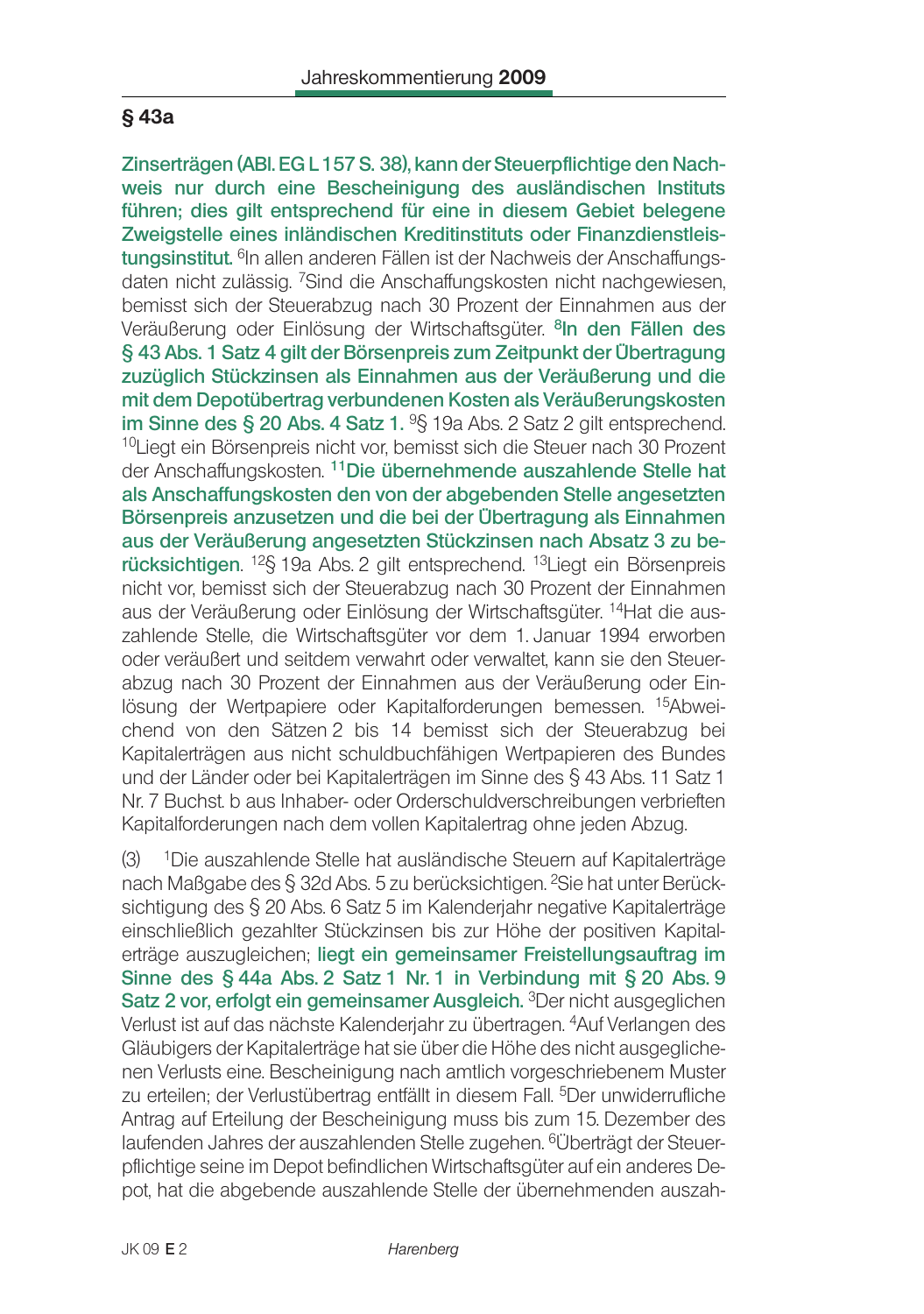Anm. J 08-1

lenden Stelle auf Verlangen des Gläubigers der Kapitalerträge die Höhe des nicht ausgeglichenen Verlusts mitzuteilen: eine Bescheinung nach Satz 4 darf in diesem Fällen nicht erteilt werden. <sup>7</sup>Die vorstehende Sätze gelten nicht in den Fällen des § 20 Abs. 8 und § 44 Abs. 1 Satz 4 Nr. 1 Buchstabe a Doppelbuchstabe bb sowie bei Körperschaften, Personenvereinigungen oder Vermögensmassen.

 $(4)$ <sup>1</sup>Die Absätze 2 und 3 gelten entsprechend für die das Bundesschuldbuch führende Stelle oder eine Landesschuldenverwaltung als auszahlende Stelle. <sup>2</sup>Werden die Wertpapiere oder Forderungen von einem Kreditinstitut oder einem Finanzdienstleistungsinstitut mit der Maßgabe der Verwahrung und Verwaltung durch die das Bundesschuldbuch führende Stelle oder eine Landesschuldenverwaltung erworben, hat das Kreditinstitut oder das Finanzdienstleistungsinstitut der das Bundesschuldbuch führenden Stelle oder einer Landesschuldenverwaltung zusammen mit den im Schuldbuch einzutragenden Wertpapieren und Forderungen den Erwerbszeitpunkt und die Anschaffungsdaten sowie in Fällen des Absatzes 2 den Erwerbspreis der für einen marktmäßigen Handel bestimmten schuldbuchfähigen Wertpapiere des Bundes oder der Länder und außerdem mitzuteilen, dass es diese Wertpapiere und Forderungen erworben oder veräußert und seitdem verwahrt oder verwaltet hat.

## § 52a

#### Anwendungsvorschriften zur Einführung einer Abgeltungsteuer auf Kapitalerträge und Veräußerungsgewinne

idF des UntStReformG 2008 v. 14.8.2007 (BGBI, I 2007, 1912; BStBI, I 2007, 630). zuletzt geändert durch JStG 2009 v. 19.12.2008 (BGBI. I 2008, 2794; BStBI. I 2009, 74)

... <sup>2</sup>§ 43a Abs. 3 Satz 2 in der Fassung des Artikels 1 des Gesetzes vom 19. De- $(16)$ zember 2008 (BGBI. IS. 2795) ist erstmals für Kapitalerträge anzuwenden, die dem Gläubiger nach dem 31. Dezember 2009 zufließen. ...

Autor: Dr. Friedrich E. Harenberg, Vors. Richter am FG, Barsinghausen Mitherausgeberin: Prof. Dr. Johanna Hey, Köln

Schrifttum: Harenberg/Zöller, Abgeltungsteuer 2009, Herne/Berlin 2008.

# **Kompaktübersicht**

Grundinformation: Durch das JStG 2009 v. 19.12.2008 (BGBI, I 2008, 2794; J 08-1 BStBI. I 2009, 74) werden neben der verfahrensrechtl. Umsetzung des neu

Harenberg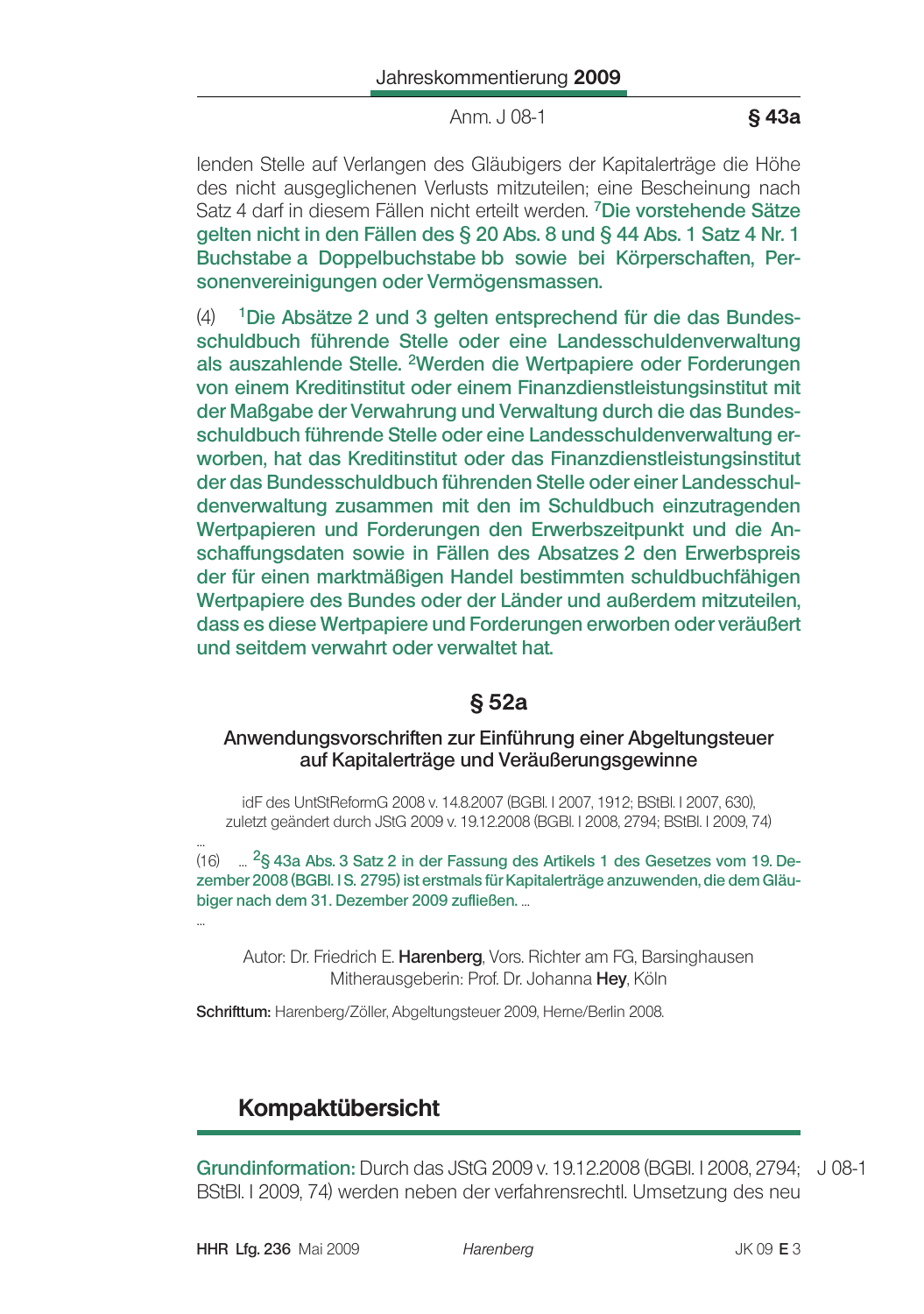Anm. J 08-1

eingeführten § 20 Abs. 4a beim StAbzug und der Einführung des Verlustausgleichs bei Ehegatten Regelungen zur Berücksichtigung von (fiktiven) Stückzinsen in Übertragungsfällen und zum Nachweis der Anschaffungsdaten in Auslandsfällen getroffen.

- J 08-2 Rechtsentwicklung: zur Gesetzesentwicklung bis 1998 s. § 43a Anm. 2.
	- ▶ StBereinG 1999 v. 22.12.1999 (BGBI. I 1999, 2601; BStBI. I 2000, 13): Abs. 1 Nr. 2 wurde aufgehoben.
	- StSenkG v. 23.10.2000 (BGBI. 12000, 1433; BStBI. 12000, 1428): Im Zuge der Neufassung von §§ 43-45d wurden bei § 43a lediglich Änderungen in Abs. 1 und Abs. 2 Satz 6 vorgenommen, die durch den kstl. Systemwechsels bedingt waren.
	- ► BWoVerwG v. 11.12.2001 (BGBI, 12001, 3519; BStBI, 12002, 186); Abs. 4 wurde an die Umbenennung der Bundesschuldenverwaltung (ab 1.1. 2002: Bundeswertpapierverwaltung) angepasst.
	- StändG 2001 v. 20.12.2001 (BGBI 1 2001, 3794; BStBI 1 2002, 4): In Abs. 2 wurde Satz 7 angefügt.
	- ▶ Bundesschuldenwesenmodernisierungsgesetz v. 12.7.2006 (BGBI. I 2006, 1466; BStBl, I 2006, 426); In Abs, 4 wird jeweils der Ausdruck "Bundeswertpapierverwaltung" durch die Wörter "das Bundesschuldbuch führende Stelle" ersetzt.
	- UntStReformG 2008 v. 14.8.2007 (BGBI. I 2007, 1912; BStBI. I 2007, 630): Mit den zahlreichen Änderungen des § 43a wurden die Folgeänderungen für die Umstellung auf das System einer abgeltenden KapErtrSt. und die Anpassungen an die Erweiterung des § 20 auf Veräußerungsgewinne vorgenommen. Wichtigste Änderung ist in Abs. 3 die Erweiterung des bisherigen Stückzinstopfs zu einem allgemeinen Verlustverrechnungstopf.
	- ► JStG 2009 v. 19.12.2008 (BGBI. I 2008, 2794; BStBI. I 2009, 74): s. Anm.  $J$  08-1.
- J 08-3 Zeitlicher Anwendungsbereich: Die Änderung des Abs. 3 Satz 2 ist erstmals auf Kapitalerträge anzuwenden, die dem Gläubiger nach dem 31.12. 2009 zufließen. Die anderen Änderungen sind nach dem Gesetzeswortlaut ab VZ 2008 anzuwenden. Da zu den betroffenen Vorschriftenteilen keine Sonderregelungen in § 52 Abs. 2ff., § 52a zur erstmaligen Anwendung existieren, gilt die Grundregel des § 52 Abs. 1. Dieser ordnete idF des UntStReformG 2008, die zum Zeitpunkt des Inkrafttretens der anderen Änderungen des § 43a durch das JStG 2009 am 25.12.2008 (Tag nach der Verkündung, Art. 39 Abs. 1 JStG 2009) noch galt, die erstmalige Anwendung ab VZ 2008. an.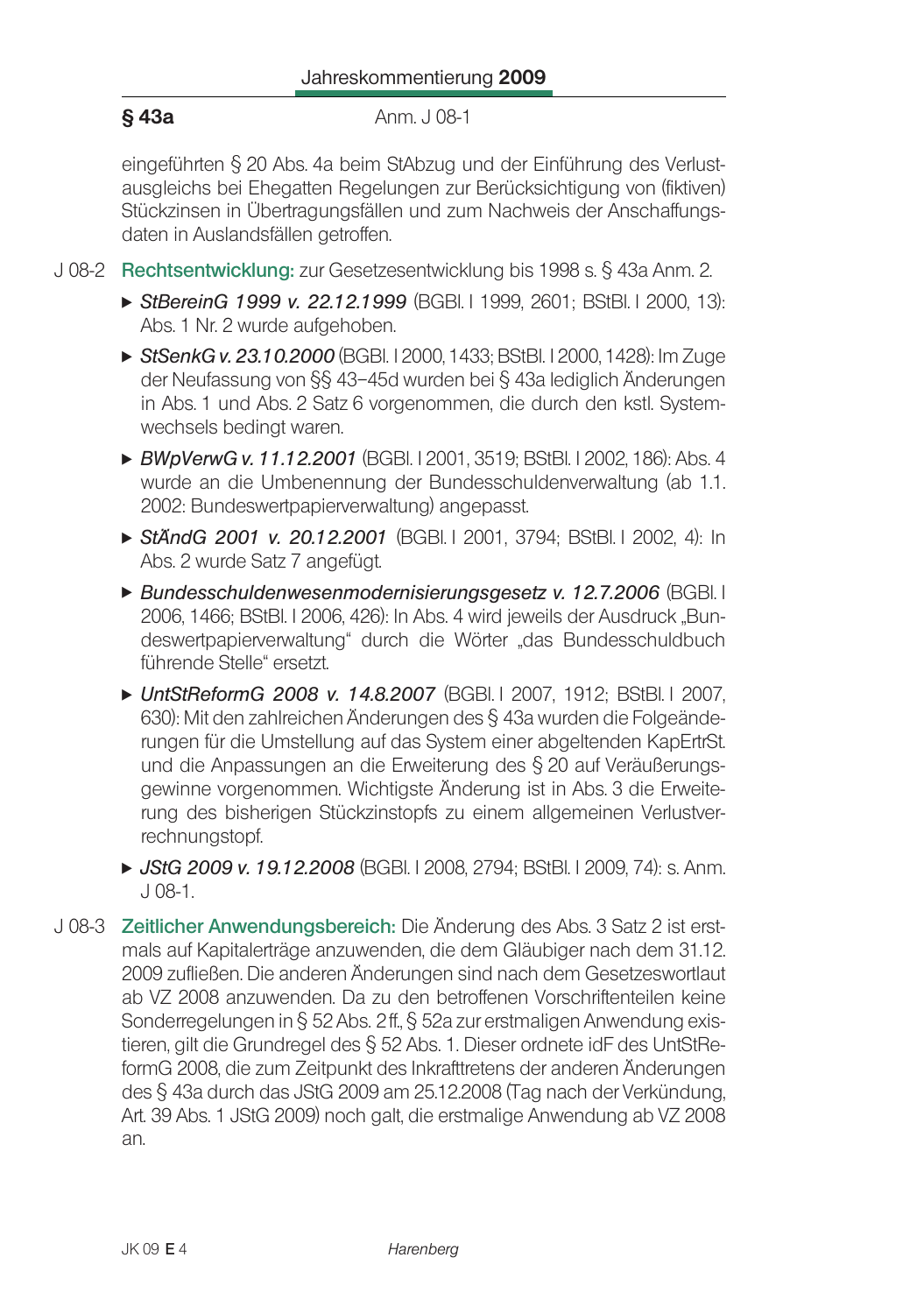Anm. J 08-5

#### §43a

Dabei kann es sich aber uE nur um ein gesetzgeberisches Versehen handeln. da auch die anderen Änderungen im Zusammenhang mit der Einführung der Abgeltungsteuer stehen; sachgerecht wäre daher die erstmalige Anwendung auf den KapErtrStAbzug ab 2009.

#### Grund und Bedeutung der Änderungen: s. § 43 Anm. J 08-3.

 $J$  08-4

# Die Änderungen im Detail

### Absatz 2 (Folgeänderungen zur Einführung des § 20 Abs. 4a)

Kein Steuerabzug bei bestimmten Kapitalmaßnahmen: Die Ergänzung J 08-5 des Satzes 2 stellt sicher, dass die zum StAbzug Verpflichteten, insbes. die Kreditinstitute, auch im StAbzugsverfahren bei bestimmten Kapitalmaßnahmen die Sonderregelungen des neuen § 20 Abs. 4a beachten (dazu § 20 Anm. J 08-9). Damit werden die mit § 20 Abs. 4a beabsichtigten Verfahrenserleichterungen (Ansatz des Veräußerungsgewinns mit 0 €) für die betroffenen Kreditinstitute verfahrensrechtl. umgesetzt. Ein StAbzug ist bei den in § 20 Abs. 4a umschriebenen Kapitalmaßnahmen nicht vorzunehmen.

Nachweis der Anschaffungskosten in Auslandsfällen: Satz 5 betrifft eine Ergänzung zum Nachweis der Anschaffungsdaten bei Depot- oder Wertpapierüberträgen aus ausländ. Depots (EU oder EWR-Staaten) in ein Inlandsdepot. Die bereits mit der Unternehmensteuerreform eingefügte Vorschrift stellt sicher, dass der Stpfl. bei Übertragung von Wertpapieren die Anschaffungsdaten dieser Wertpapiere, insbes. die AK, nur durch eine Bescheinigung der abgebenden ausländ. Depotbank nachweisen kann. Der Nachweis durch eigene Anschaffungsbelege des Stpfl. ist damit ausgeschlossen. Legt der Stpfl. diese Bescheinigung seiner inländ. Depotbank allerdings nicht vor, muss die inländ. Bank für den StAbzug nach Abs. 2 Satz 7 die Ersatzbemessungsgrundlage, also 30 % des Veräußerungserlöses oder des Börsenwerts im Zeitpunkt der Übertragung der Wertpapiere, zugrunde legen. Dies wiederum zieht ein Veranlagungsverfahren (§ 32d Abs. 4) nach sich. Die Ergänzung des Satzes 5 ist eine Erweiterung der Regelung auf Staaten, mit denen die EU der Zinsrichtlinie vergleichbare Abkommen (Richtlinie 2003/48/EG, Abl. EG L 157/38) geschlossen hat. Nunmehr sind auch Staaten wie die Schweiz, San Marino, Monaco und Andorra in das Nachweisverfahren zu den AK einbezogen.

Ansatz fiktiver Stückzinsen: Satz 8 erweitert die Bemessungsgrundlage für den StAbzug in den Fällen der Depot- oder Wertpapierübertragung auf einen anderen Gläubiger. Bei diesen Sachverhalten sind neben dem Börsenpreis der Wertpapiere im Zeitpunkt der Depotübertragung (= Tag der Ausbuchung) die bei einer Veräußerung anfallenden Stückzinsen und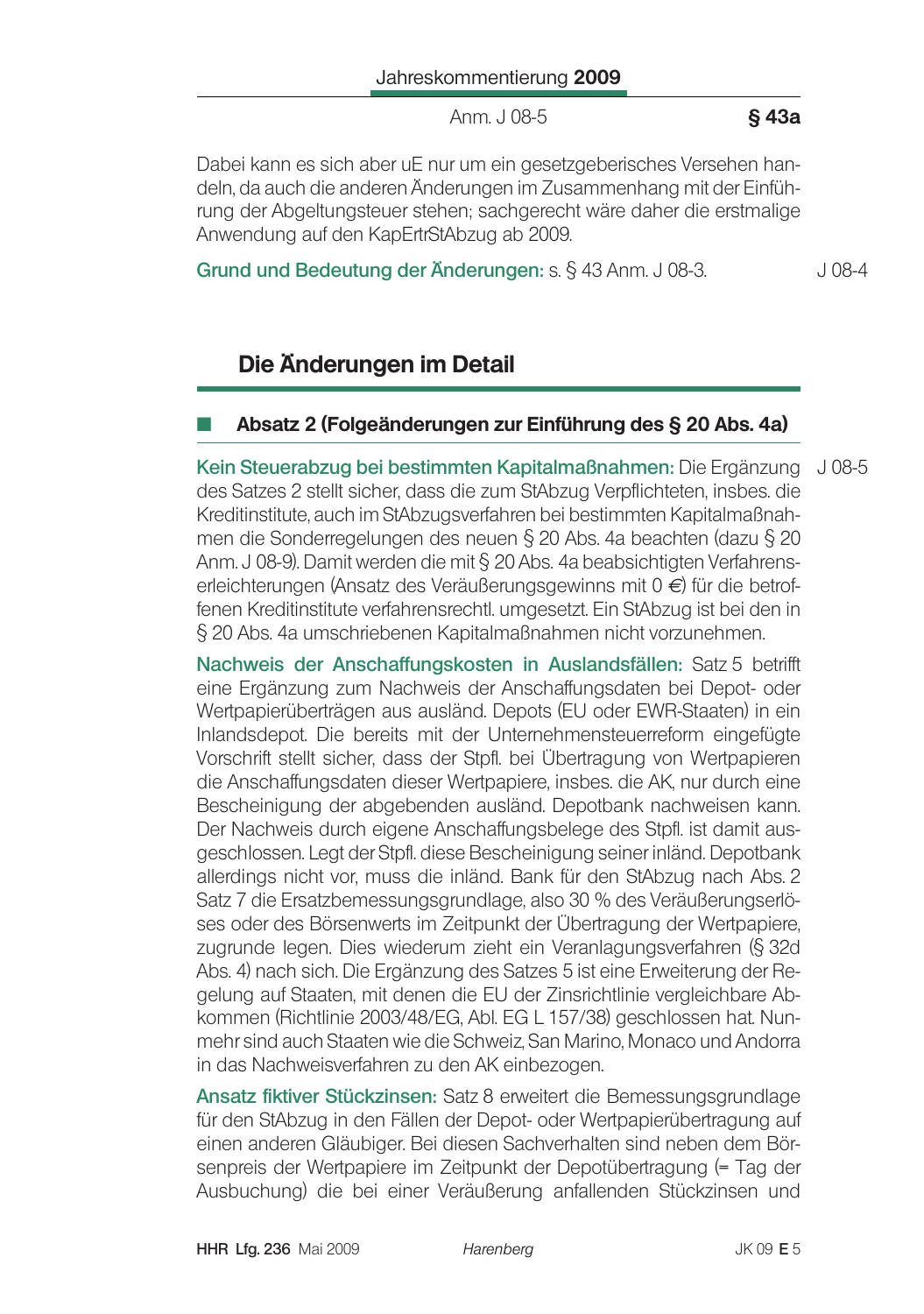Anm. J 08-5

Übertragungskosten zu berücksichtigen. Die Depotübertragung von einem auf einen anderen Gläubiger stellt für den zum StAbzug Verpflichteten immer eine entgeltliche Veräußerung dar, auch wenn tatsächlich ein unentgeltlicher – aber nicht als solcher nachgewiesener – Vorgang vorliegt. Daher liegt es nahe, bei dieser Veräußerungsfiktion auch die als gezahlt fingierten Stückzinsen aus der Übertragung von verzinslichen Schuldverschreibungen (gewinnerhöhend) in die Bemessungsgrundlage (Veräußerungspreis) mit einzubeziehen und die Übertragungskosten wie Veräußerungskosten (gewinnmindernd) zu berücksichtigen.

Beispiel: A überträgt sein aus Aktien und Schuldverschreibungen bestehendes Depot unentgeltlich von der A-Bank auf ein Depot seines Sohnes bei der S-Bank, ohne der B-Bank die Unentgeltlichkeit des Vorgangs mitzuteilen. Die Wertpapiere im Depot haben einen Börsenwert am Übertragungstag von 100 000 €. Bei einer Veräußerung wären für die verzinslichen Schuldverschreibungen Stückzinsen iHv. 10000 € angefallen. Für die Umbuchung berechnet die A-Bank 200 €. Für den StAbzug rechnet die A-Bank wie folgt:

| fiktiver Veräußerungserlös | 100000€   |
|----------------------------|-----------|
| + Stückzinsen              | 10000€    |
| ./. Übertragungskosten     | 200 $\in$ |
| abzugspfl. Kapitalertrag   | 109800€   |

Weiterveräußerungen nach Depotübertrag: Satz 11 stellt das Pendant zu Satz 8 dar. Die aufnehmende Bank hat als AK im Zeitpunkt der Einbuchung der übertragenen Wertpapiere den von der abgebenden Bank für den StAbzug angesetzten Börsenpreis zuzüglich der Stückzinsen, die nunmehr auf der Seite des Empfängers zu negativen Einnahmen aus Kapitalvermögen werden, anzusetzen.

Beispiel: Im oa. Beispiel rechnet die aufnehmende S-Bank des Sohnes bei einer Weiterveräußerung der Wertpapiere zu 150 000 € wie folgt:

| 150000 € |
|----------|
| 100000 € |
| 10000 €  |
| 40000 €  |
|          |

## Absatz 3 (Verlustverrechnung zwischen Ehegatten)

J08-6 Ehegattenübergreifende Verrechnung positiver und negativer Kapitalerträge: Der neu eingefügte Halbs. 2 in Satz 2 regelt nunmehr eine ehegattenübergreifende Verrechnung von negativen Kapitalerträgen unter der Voraussetzung, dass beide Ehegatten einen gemeinsamen Freistellungsauftrag iSd. § 44a Abs. 2 Satz 1 Nr. 1 bei ihrem depot- oder kontoführenden Kreditinstitut eingereicht haben. Nach dem bisherigen Wortlaut war nur eine Verrechnung von positiven und negativen Kapitalerträgen aus den Konten eines Stpfl. und Kontoinhabers möglich. Die jetzt ermöglichte übergreifende Ver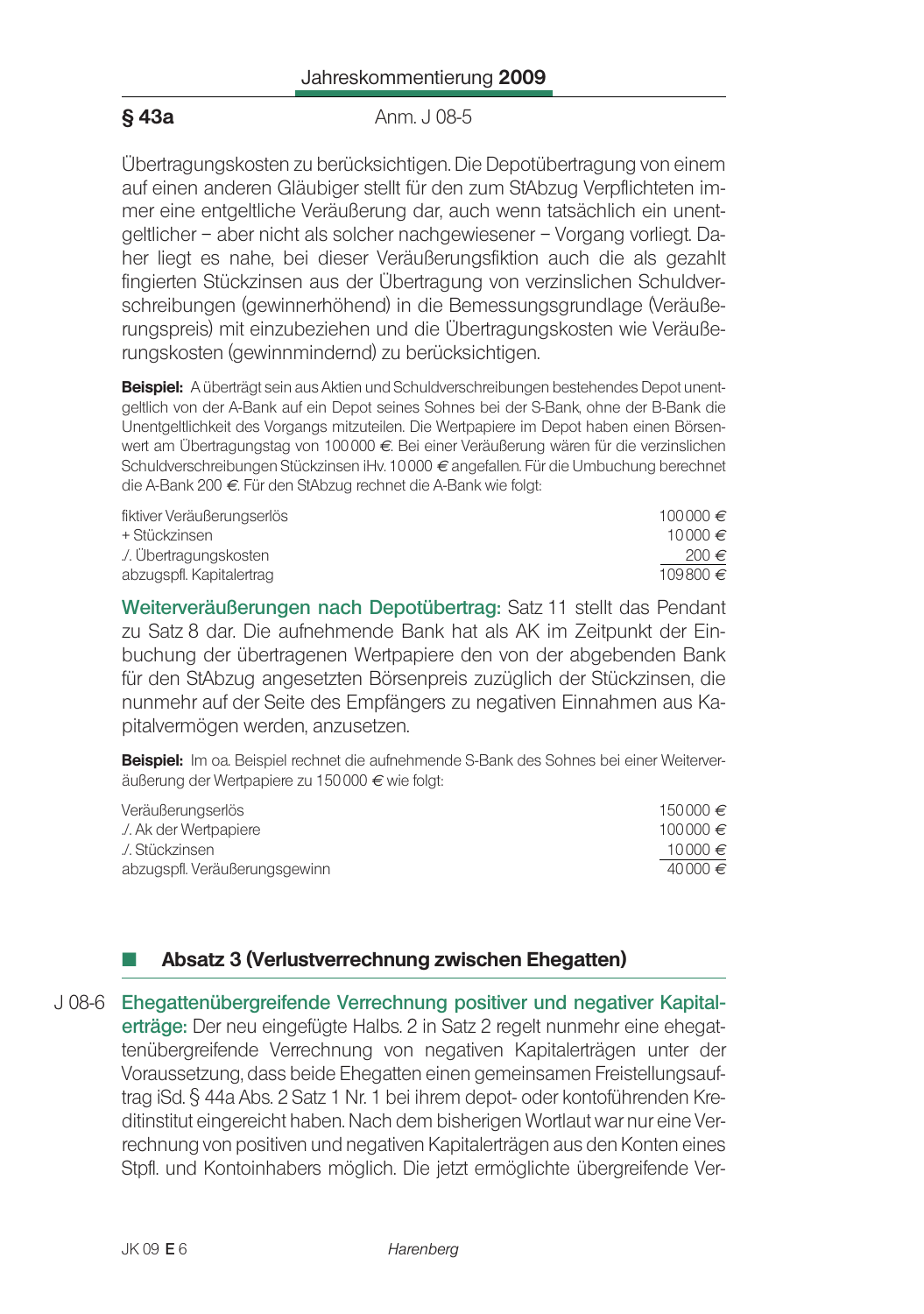Anm. J 08-7

#### §43a

rechnung gilt sowohl für Einzelkonten als auch für Gemeinschaftskonten der Ehegatten. Die Bestimmung gilt ab 2010 (§ 52a Abs. 15a).

Beispiel: Eheleute A und B haben aus Konten und Depots ihrer Hausbank, bei der ein gemeinsamer Freistellungsauftrag in Höhe von 1602 € vorliegt, im Jahr 2010 folgende Erträge:

| Art der Erträge                                 | Ehemann A         | Ehefrau B | Ergebnis                                                  |
|-------------------------------------------------|-------------------|-----------|-----------------------------------------------------------|
| Zinsen                                          | 500€              |           |                                                           |
| Dividenden                                      |                   | 4500€     |                                                           |
| gezahlte Stück-<br>zinsen                       | $\angle 3500 \in$ |           |                                                           |
| Veräußerungs-<br>gewinn aus<br>Anleiheverkäufen |                   |           |                                                           |
| inkl. Stückzinsen                               | 1000€             |           |                                                           |
| Summe                                           | ∴ 2000 ∈          | 4500€     | 2500€<br>∴ 1602 ∈<br>Sparer-FB<br>898€<br>abgeltungstpfl. |

Die Abhängigkeit der Verlustverrechnung von einem gemeinsamen Freistellungsauftrag bedingt, dass zukünftig die Freistellungsaufträge nur noch zum Jahresende hin widerrufen werden können. Die FinVerw, wird dazu noch Einzelanweisungen erteilen.

Keine Anwendung der Abzugsregeln bei betrieblichen Kapitalerträgen: Der Wortlaut des Satzes 7 wurde redaktionell an die Änderungen in § 43 Abs. 2 angepasst. Die Vorgaben zum StAbzug passen nur eingeschränkt auf anderen Einkunftsarten zuzuordnende und von Körperschaften erzielte Kapitalerträge. Sie sind in erster Linie für die im PV erzielten Kapitalerträge konzipiert. Die Bestimmungen des Abs. 3 sollen deshalb in den Fällen, in denen die Erträge den betrieblichen Einkünften zuzuordnen sind oder im Rahmen der Einkunftsart VuV (§ 20 Abs. 8) oder von Körperschaften erzielt werden, nicht anzuwenden sein. Die Regelungen des Abs. 3 sind – wie bisher – auch nicht auf Zinserträge anzuwenden, die im Wege eines Tafelgeschäfts (§ 44 Abs. 1 Satz 4 Nr. 1 Buchst. a Doppelbuchst. bb) eingezogen werden.

### Absatz 4 (Steuerabzug bei Bundeswertpapieren)

Abzugsverpflichtung der das Schuldbuch führenden Stelle: Der auf- J 08-7 grund einer Prüfbitte des BRat (BRDrucks, 16/10494, 15f.) neu formulierte Abs. 4 berücksichtigt in seiner jetzigen Fassung, dass bestimmte Bundeswertpapiere inzwischen unmittelbar von der das Bundesschuldbuch führenden Stelle, der Bundesrepublik Deutschland Finanzagentur GmbH, er-